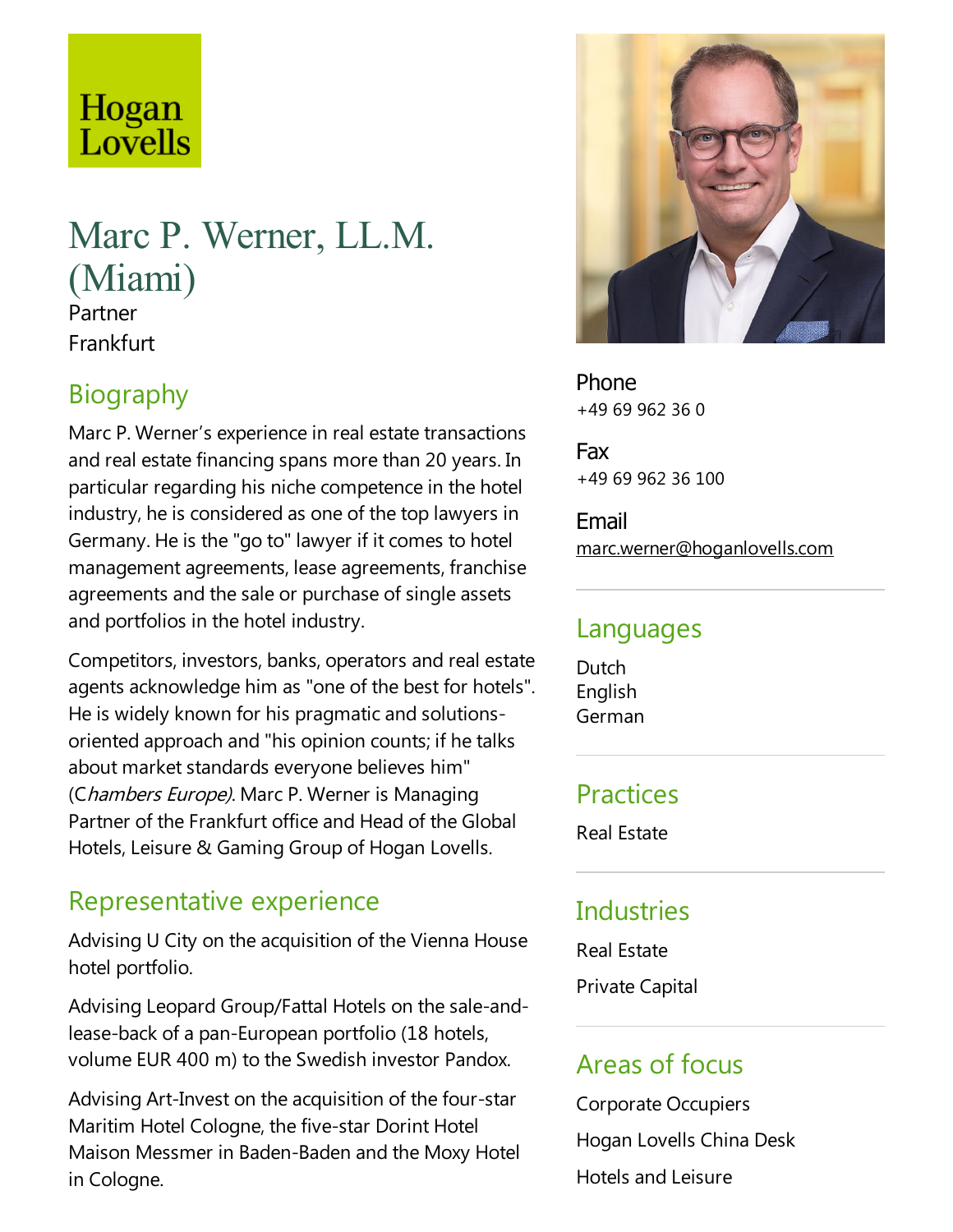Advising Groß & Partner for the conclusion of a lease agreement for a Hyatt House in the Frankfurt high-rise project FOUR.

Advising Union Investment in the acquisition of various individual hotel properties and portfolios.

Advising Invesco on the acquisition of a 25 hours hotel in Florence.

Advising various hotel operators, hotel investors, hotel developers and financing banks.

Advising Terra Firma on the purchase of the Welcome Hotels hotel chain from the Warsteiner Group.

Advising Ivanhoé Cambridge on the sale of its European hotel portfolio of a total of 18 hotels.

Advising RFR Holding GmbH on the acquisition of the Taschenbergpalais Kempinski in Dresden.

Advising Hilton on contract extension and modernization of the Hilton Munich City.

Advising Groß & Partner on the market entry of the Kimpton Hotel Group in Germany and on the implementation of a hotel together with the NH Group.

Advising benchmark REAL Estate Development GmbH on the implementation and sale of its first hotel project in Hamburg.

#### Awards and rankings

- Real Estate and Construction: Real Estate, Legal 500 EMEA, 2018-2019
- **Figure Frequently recommended lawyer and one of the** leading partners in the real estate sector, JUVE handbook, 2007 – 2019
- Leading Individual for Real Estate, Chambers Europe, 2010 – 2019
- Recommended as top lawyer for Real Estate Law, Best Lawyers Germany, 2009 - 2019

### Latest thinking and events

Real Estate Development Real Estate Investment

#### Education and admissions

### Education

Second State Exam in Law, Goethe University Frankfurt, 1996

LL.M., University of Miami, 1994

First State Exam in Law, Goethe University Frankfurt, 1992

### **Memberships**

CoreNet Global

German-American Law Association

German-Dutch Law Association

#### **News**